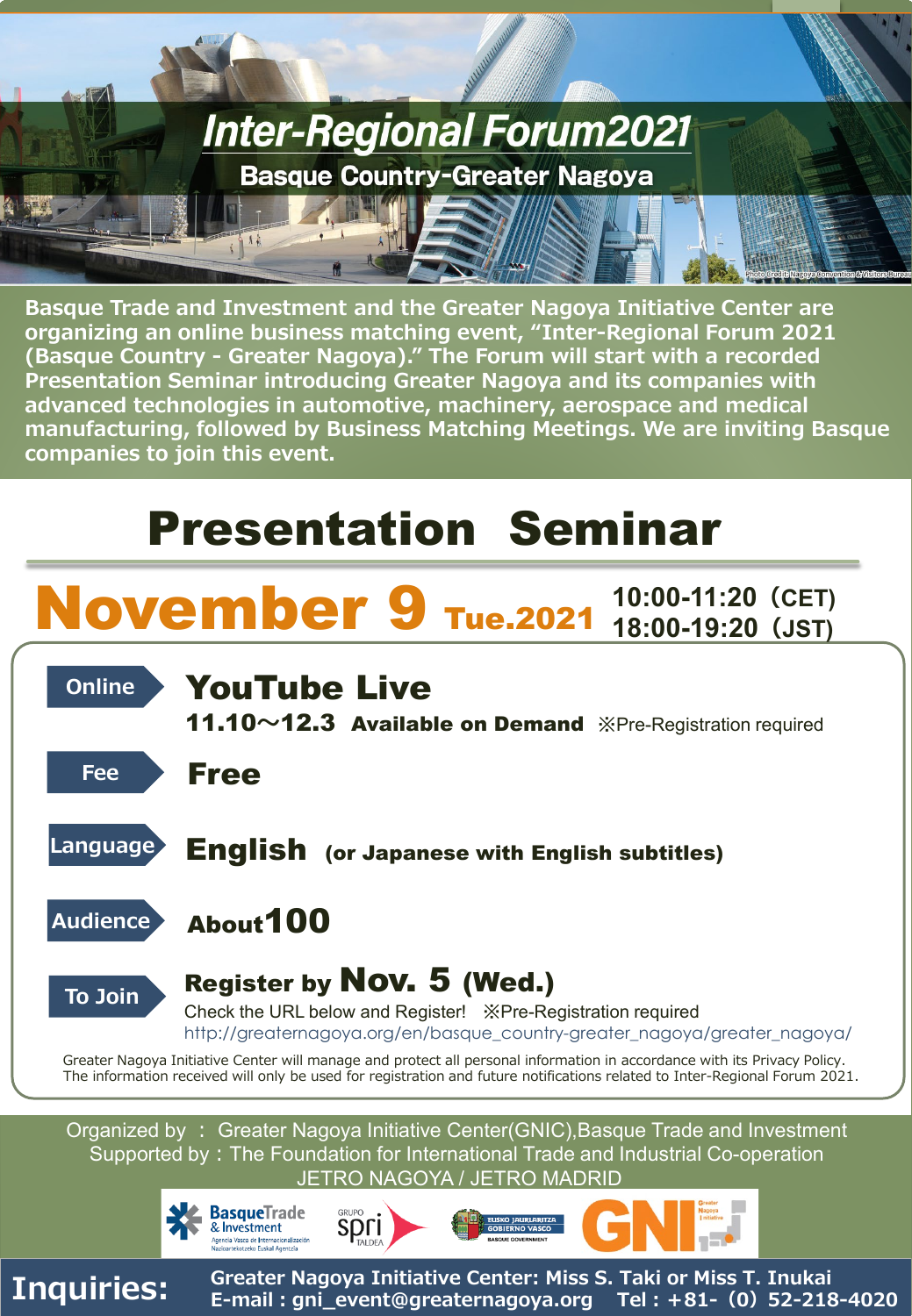#### ■ Introduction of Greater Nagoya

Mr. Y. Katagiri, Director of International Affairs, Chubu Bureau of Economy, Trade & Industry - *Business Advantages of Greater Nagoya, a World Leading Manufacturing Center* Greater Nagoya is home to world-leading global companies and smaller companies boasting cutting edge technologies. Find out the advantages and support we offer for you to start business with companies in Greater Nagoya.

#### ■ Presentations from Companies in Greater Nagoya

| Company                                                            | <b>Technology &amp; Product Outline</b>                                                                                                                                                                                                                                                                                                                  |
|--------------------------------------------------------------------|----------------------------------------------------------------------------------------------------------------------------------------------------------------------------------------------------------------------------------------------------------------------------------------------------------------------------------------------------------|
| ABEX co. Ltd.                                                      | Produces and sells "GLACERA", a lightweight, porous & foamed inorganic<br>material made from glass waste. GLACERA can be used as industrial material<br>or for construction, farming, deodorization and water purification, etc.                                                                                                                         |
| ASIA CREATE CO.,<br>LTD.                                           | Develops and sells "Safety Simulators" i.e., training machines to predict risks<br>and prevent occupational hazards. Provides training packages including<br>hardware (simulators), software (instruction know-how) and instructor<br>training.                                                                                                          |
| Azumi Techno Co., Ltd.                                             | Manufactures highly precise mold components and custom-made prototypes<br>for research laboratories etc. Excels in high-precision machining at um level.<br>Particularly known for machining in high-precision, highly complex and<br>intricate profiles in components for molds, devices and medical &<br>pharmaceutical equipment.                     |
| <b>HIKARI KIKAI</b><br>SEISAKUSHO CO.,<br>LTD.                     | Ultrashort pulse laser is used for the microfabrication metals, glass and<br>various other materials. We can cut 50um titanium films and make \$30um<br>holes in glass plates, etc. We can also add water repellency and other<br>features to materials and parts surfaces i.e. micro-texturing.                                                         |
| <b>KOYO HIGH</b><br><b>PRECISION</b>                               | Has skill to machine difficult-to-cut materials, combines various processes to<br>offer complete products. Works with high melting point and high nickel<br>materials and precious metals that are difficult to machine and can achieve<br>high precision $(\pm 3$ microns), intricate and complex profiles in volume (from<br>100 to 1,000,000 pieces.) |
| NIDEK CO., LTD.                                                    | Designs and creates coatings according to customer requirements, e.g., anti-<br>reflection coatings that reduces light reflection while achieving high<br>transmittance; and special coatings that can transmit/reflect specific<br>wavelengths. Also offers functional antifouling hard coating agents for specific<br>applications.                    |
| Nippon Kouatsu<br>Electric Co., Ltd.<br>UNITECHNOLOGY Co.,<br>Ltd. | Develops and manufacturers non-destructive magnetic inspection devices for<br>spot welding. Does not require gels as one does in ultrasonic systems (no risk<br>of residual gel), and this handy-sized mobile device can determine nugget<br>growths without changing or installing large equipment into a running<br>production line.                   |
| <b>Ohori Grinding</b><br>Company                                   | Strong in precision grinding technology for machining tools and aerospace.<br>Enables ultra-high precision machining and offers machining technologies for<br>the next generation that require higher revolution, lighter weight and smaller<br>size.                                                                                                    |
| TOYOTEC Co., Ltd.                                                  | Comprehensive optical manufacturer of opto-mechatronics that<br>commercializes customer needs from design and development. Has complete<br>production capability from design, development and manufacturing. Has in-<br>house capabilities to design and manufacture dedicated testers to evaluate<br>optical performance.                               |
| Yamada<br>Manufacturing Co., Ltd.                                  | Procures and processes materials for electric current insulation, heat<br>insulation, lightweight and noise reduction which are all essential for next-<br>generation vehicles (electric vehicles, fuel cell vehicles, etc.). Can develop,<br>design and fabricate molds in short delivery times and in lots of various<br>volumes.                      |